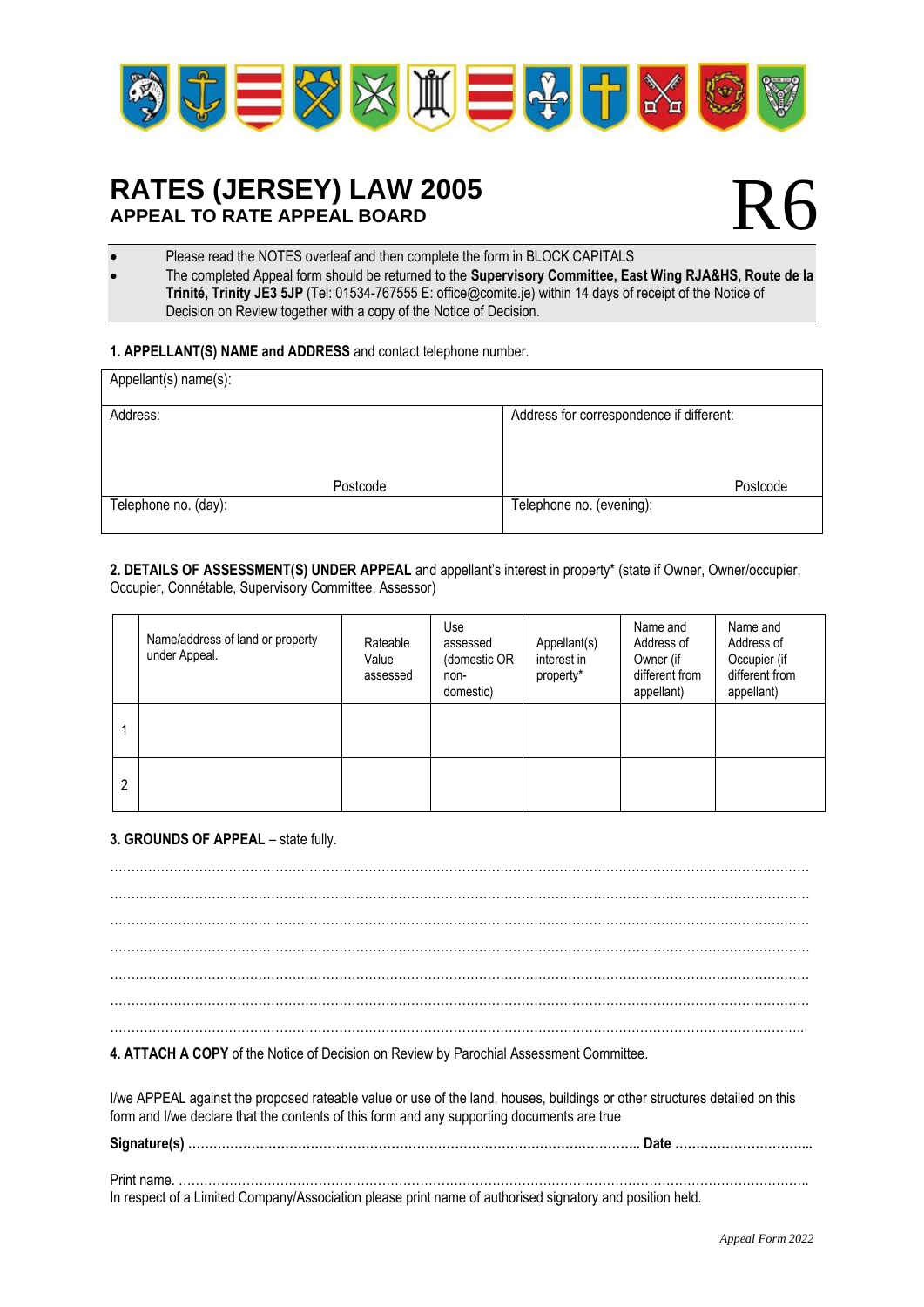

### **RATES (JERSEY) LAW 2005 - NOTES FOR APPELLANTS**

The following information is about the Rates (Jersey) Law 2005. The legislation is available on [www.jerseylaw.je](http://www.jerseylaw.je/) and may be purchased from the States Greffe, Jersey, JE1 1DD (tel. 01534 441020).

- 1 The Rate Appeal Board, an independent body appointed by the States, will hear all appeals against rate assessments.
- 2 The Board will consider whether or not the assessment for your property is fair. Comparison with a neighbouring property, which may be unfairly assessed, may not result in your assessment being changed. The Board may only confirm or alter (increase or decrease) any matter in the Rates List that relates to the land/building in respect of which the appeal has been made. The decision of the Board is final.
- 3 Appeals must be submitted on the form R6 'Appeal to Rate Appeal Board' available from the Parish Hall or on http://www.parish.gov.je (click on any Parish then select 'application forms' from left-hand menu). **An appeal may only be made if the assessment has been the subject of a Review by the Parochial Assessment Committee.**
- 4 Appeals must be submitted **within fourteen days** of receipt of Notice of Decision on Review by the Parochial Assessment Committee – please check with your Parish for the exact date. A late appeal may only be allowed for an exceptional reason – please provide full details in a letter.
- 5 The owner, occupier, member of the Parochial Assessment Committee, the Connétable of the Parish in which a property is situated or the Supervisory Committee may make an appeal in respect of any land/building.
- 6 A copy of the Notice of Appeal will be sent to the persons interested in the appeal i.e. the Connétable of the Parish, the Assessment Committee of the Parish, the Supervisory Committee, the owner of the land and, if different, the occupier of the land.
- 7 Seven days notice in writing will be given to all persons of the date, time and place of hearing of the appeal.
- 8 At the hearing of the appeal the persons interested in the appeal may
	- a) Appear and be heard either in person or by a representative who need not be legally qualified;
	- b) Call and examine witnesses and
	- c) Produce documentary or other evidence.

And the members of the Board may –

- d) Call and examine witnesses and
- e) Be assisted by such persons as they determine.
- 9 The Board will only consider evidence submitted at an appeal if all parties to the appeal have the opportunity to view and comment upon that information. If any party wishes to produce any documentary evidence then in so far as this is possible it should be copied to the other parties and to the Board at the earliest opportunity.
- 10 Members of the Board hearing an appeal may enter any land that is the subject of the appeal and which they consider it necessary to inspect for the purpose of determining the appeal and prior notice will be given of the visit.
- 11 An appeal may be dismissed by members of the Board at any time during the hearing on the grounds that the appeal is without foundation or frivolous.
- 12 All persons interested in the appeal will receive notice in writing of the Board's decision together with a summary of the reasons for the decision.
- 13 Appeal forms must be completed in full and returned to the Supervisory Committee, East Wing RJA&HS, Route de la Trinité, Trinity, Jersey JE3 5JP (Tel: 01534 767555; Website: comite.je; Email: [office@comite.je\)](mailto:office@comite.je). Further correspondence or queries relating to an appeal should be addressed to the Rate Appeal Board, c/o Supervisory Committee at this address.